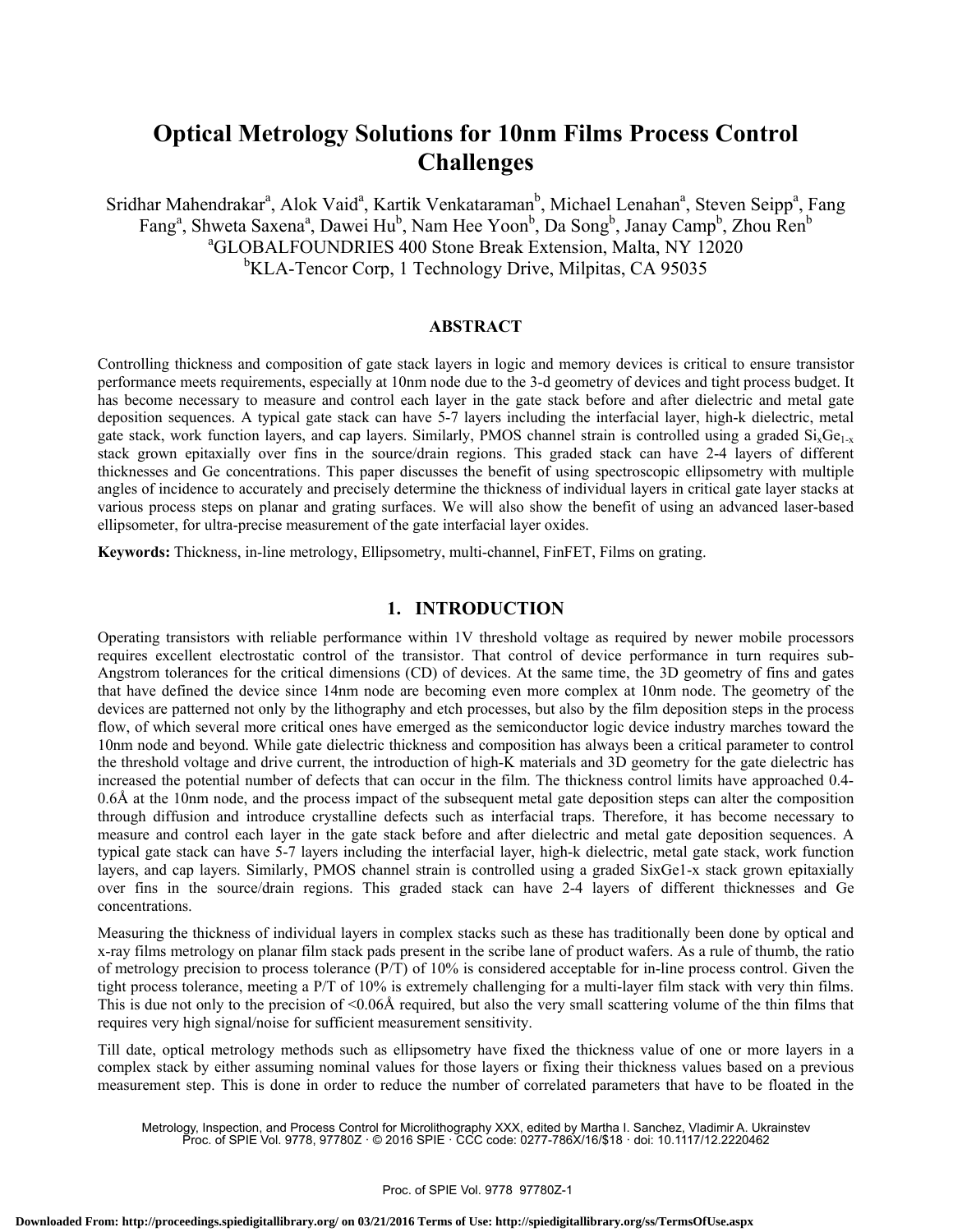modeling process. However, given that any given process step can alter the properties of the layer that was previously deposited, it is inaccurate to assume thickness of any layer in critical film stacks. One potential solution is to add more signal pathways (or channels) to reduce modeling parameter correlations as has recently been demonstrated in Scatterometry/OCD (optical critical dimension).

An additional problem is the correlation of the film properties measured on these proxy planar pads to those of the device film stack degrades as the control requirements shrink at 10nm and the substrate geometries have become 3D instead of planar. Therefore, there is a need to move toward measuring films properties on device/product (aligns with theme of 'measure what matter', or failing which, to measure films on proxy targets that more closely resemble the 3D geometry of the device.

# **2. KEY CHALLENGES AND POTENTIAL SOLUTIONS**

In this paper we have identified three important areas in thin film metrology space where there is a need for improvement and/or new innovation. Below, we discuss each of these three areas and also identify key challenges across 10nm process flow that fit into these three areas.

| <b>Process Module</b> | <b>Key Challenges</b>                                                                                                                                               | <b>Potential</b><br>solutions                                                                      |
|-----------------------|---------------------------------------------------------------------------------------------------------------------------------------------------------------------|----------------------------------------------------------------------------------------------------|
| <b>RMG</b>            | Sensitivity to very small thickness changes. Eg:<br>interfacial layers(IL) and HK layers.<br><b>Process Control limits: +/- 0.5A</b><br>Metrology budget: +/- 0.05A | <b>Better optics &amp; Better</b><br>light source                                                  |
| <b>RMG</b>            | <b>Complex MG stacks with APC.</b><br>Measure individual layers at every deposition<br>step.                                                                        | <b>Multi</b> channel<br>$\bullet$<br><b>Hybrid</b><br>$\bullet$                                    |
| RMG/ epi              | Low correlation of the film properties to ET<br>on planar structures due to shrinkage of<br>control requirements and 3D geometries in<br>10nm and beyond.           | <b>Novel methods to</b><br>measure film thickness<br>on gratings, 3D targets,<br>SRAM, In-die etc. |
| Epi, S/D              | Next Gen Epi: layers with very small Ge%<br>variation – reduces sensitivity of the<br>measurement.                                                                  | Multi channel + Better<br>optics/ light source with<br><b>High SNR</b>                             |
| <b>Fin</b>            | <b>Smaller Si channel requiring better resolution</b><br>and sensitivity.<br><b>Complex 8 layer stacks for SAQP</b>                                                 | Multi channel + Better<br>optics/ light source with<br><b>High SNR</b>                             |
| <b>RMG</b>            | No direct way of predicting leakage current<br>inline                                                                                                               | <b>Novel method/Inline</b><br>metrology capability to<br>measure Bandgap (Eg)                      |

Table 1. Key Challenges identified across the modules in 10nm and beyond process flow and potential solutions

## **2.1 High SNR**

As described in the previous section, with semiconductor logic device industry marching toward 10nm node and beyond, typical diffusion process control limits are being tightened to the level of  $\sim 0.3{\text -}0.6$ Å which requires a very tight metrology budget of  $\leq 0.06$ Å. These tightly controlled planar structures are typically very thin and in-turn the scattering volume for ellipsometry is very low, leading to sensitivity limitations. The sensitivity in turn is directly proportional to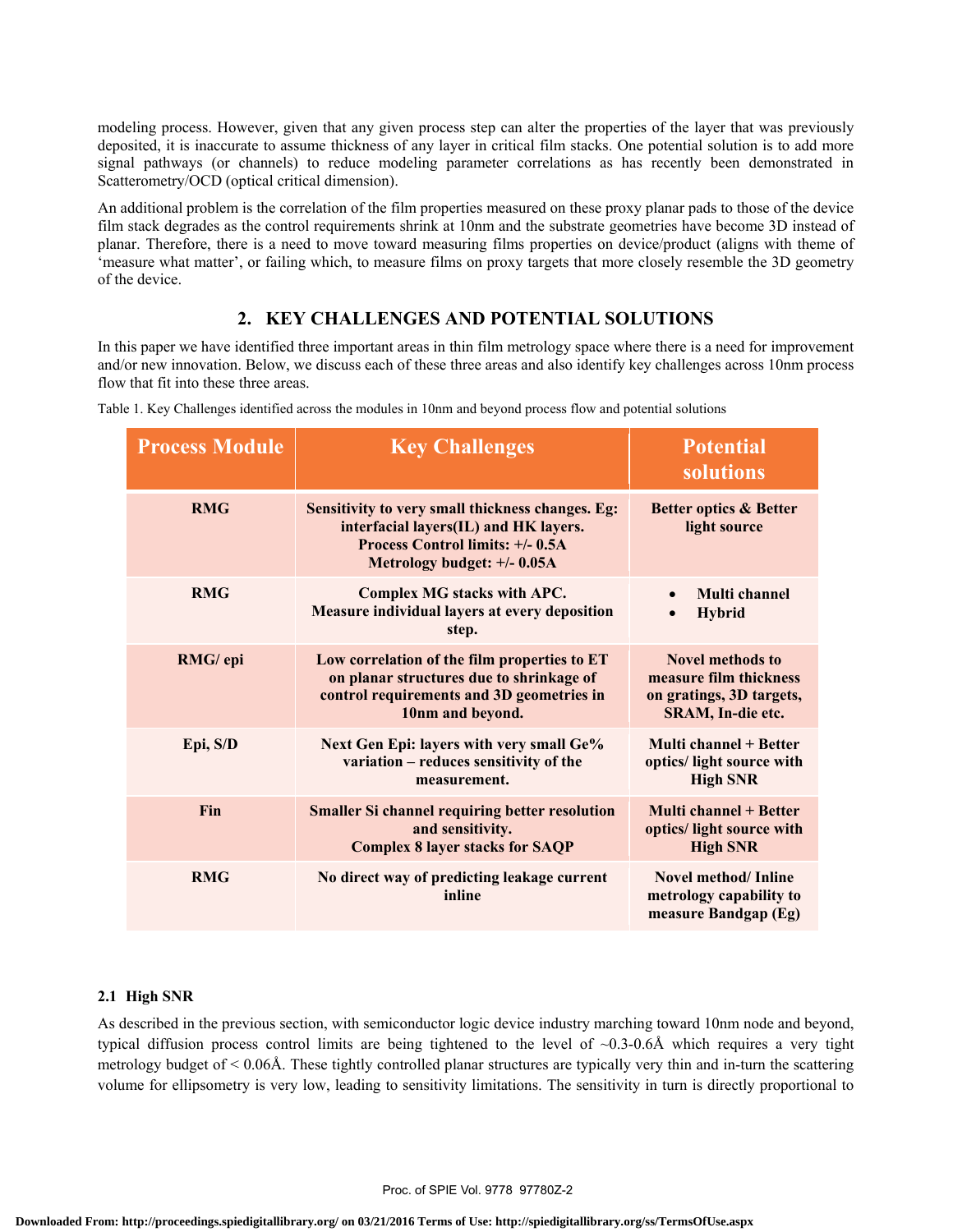signal to noise ratio (SNR). A solution for the signal/noise issue that has proven viable is using a laser-sustained plasma source for spectroscopic ellipsometers, which has been successfully for optical CD metrology tools in the past [1]. A second technological option for high SNR is laser-based ellipsometry, which provides a very stable and high-precision measurement for single layer films. In this paper we provide results showing the improvement obtained by using a laserbased single-wavelength ellipsometer (SWE) and laser-sustained plasma sources (LSPS).

#### **2.2 Multiple Channels (Multi AOI, RPRC)**

For complex multilayer MG stacks measurements which are typical in RMG module, the challenge has always been with measuring thickness of individual layers at each deposition step. In the past techniques like data feed forward (DFF), or thickness values from TEMs have been used to fix the underlying layers in a complex stack to reduce the number of correlated parameters floated in the modelling process. However, in 1x nm nodes and beyond, where any given process step can alter the properties of the previously deposited layers, fixing underlying layers deteriorates the accuracy and quality of measurements. Thus it has become a necessity to measure individual layers at each deposition step. One potential solution is to add more signal pathways (or channels) to reduce modeling parameter correlations as has recently been demonstrated in Scatterometry/OCD (optical critical dimension) [2, 3]. In this paper, we present the benefit of using spectroscopic ellipsometry with multiple angles of incidence, rotating polarizer and rotating compensator (RPRC) to accurately determine the thickness of individual layers in a metal gate layer stack.

#### **2.3 Novel Metrology Solutions**

Metrology solutions need to be accurate and precise in order to enable tight control of process modules, and to this end many solutions exist – some of them have been described in this work so far. However, another important factor is the correlation between in-line metrology of wafers in a fab and the actual device performance. In other words, measuring what matters. While thickness and composition measurements conducted on a monitor wafer or planar film pads may aid process chamber control, they may be only weakly correlated to actual device performance. This can be due to 2 reasons: (i) the proxy target measured by metrology does not respond to process variations in the same way the device does (ii) there are properties of the proxy target and/or actual device that are not being captured by the existing metrology, and thus the predictive value (in terms of device performance) of the metrology is limited.

#### **2.3.1 Films on Gratings**

Addressing the 1st reason above, it has been observed since the advent of FinFET technology that planar films targets on product wafers have limited correlation to process variations for certain layer types. One example is SiGe, since the stack is grown on fins instead of planar surfaces, and the layers grow as 3D structures rather than planar films. At present, no single metrology technology has proven capable of measuring the 3D shape and Ge% of each layer in the SiGe stack grown on fins. A typical approach would be to use optical CD metrology to measure the shape dimensions and use x-ray technologies to measure the Ge%. Another example is the growth of the HK and IL on fins, followed by MG deposition, after the poly (dummy) gate has been etched back. In this case, the films grow conformal with the fin surface, and are therefore more amenable to be treated as "films" rather than 3D structures. The process challenge can thus be viewed as an extension of traditional films thickness control, with the difference being that the metrology feedback for process control needs to be obtained from films grown on topography that is representative of the device rather than a planar surface. While this can be done by optical CD metrology, it is worth noting that optical CD metrology typically provides sub-nm level resolution whereas films metrology provides sub-Å level precision. Furthermore, optical CD metrology has relatively large and periodic 2D and 3D scattering volumes that generate sufficient signal response that noise is less of a limiting factor for high precision than correlations due to large degrees of freedom. Measuring film thickness on grating targets like optical CD with films-metrology-level precision is therefore a major challenge. Both hardware and modeling algorithm innovations are required to bridge this gap. We have made progress on this front using 14nm process HK/IL stack grown on 2D fin array as a test vehicle (see schematic of this structure in Figure 3).

#### **2.3.2 Direct BandGap Measurement (Eg)**

The 2nd reason that correlation of metrology to device performance could be limited is that a key material property is not being measured by metrology. Thus far, we have discussed film thickness and composition primarily, which are controlled by deposition chambers. However, the impact of post deposition anneal may not always be captured by a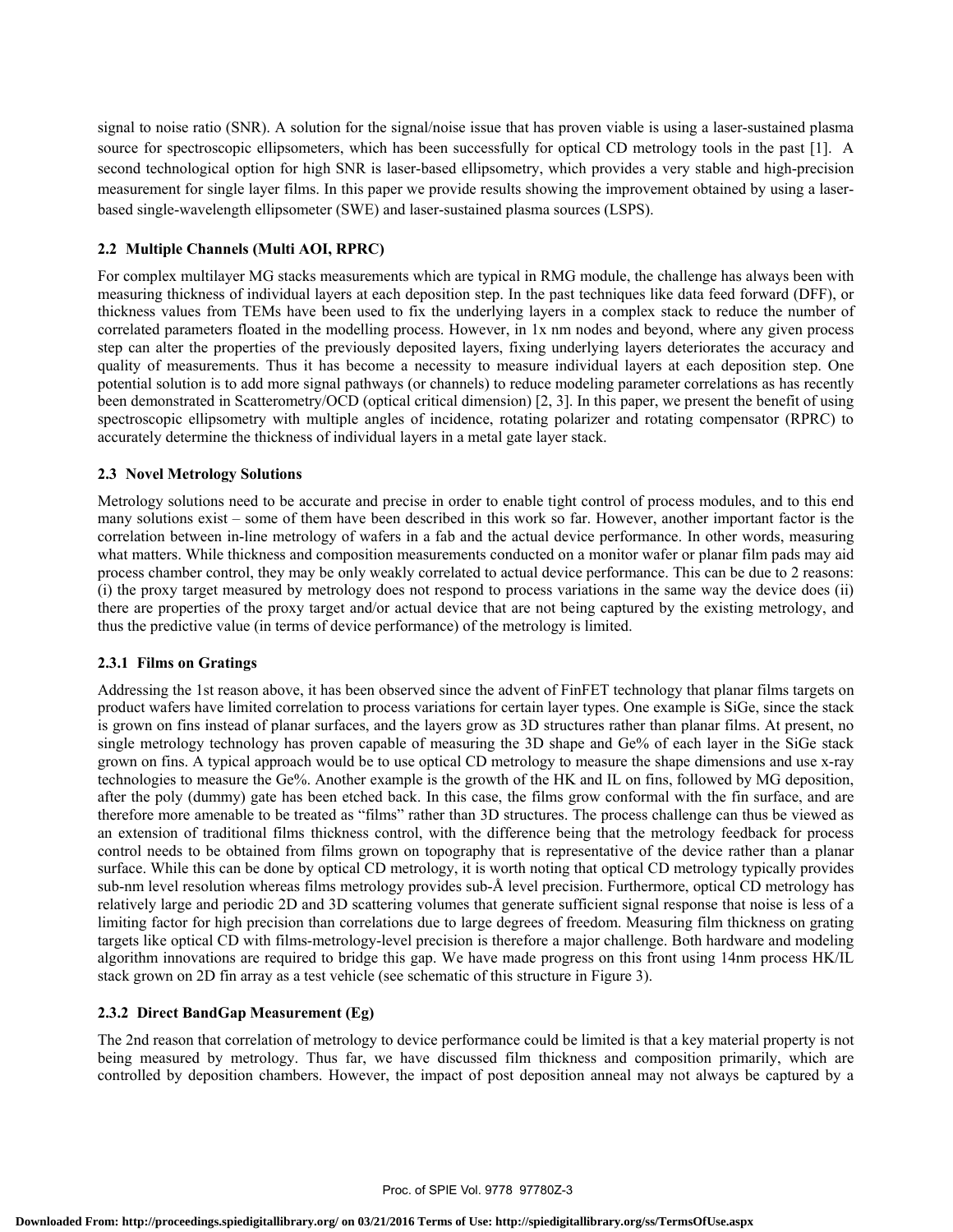thickness measurement. For example, in the post deposition anneal experiment shown in Figure 5, no change in HK layer thickness beyond the normal variation limits was measured. However, it is known that thermal processing in steps subsequent to deposition lead to changes in material properties of the dielectrics and gate, which will in turn impact device performance. Absent any in-line metrology solution to capture the impact of these thermal processes, the only learning comes from electrical measurement of device performance after the entire transistor array has been fabricated and wired for testing. It takes typically 3-4 weeks to go from initial IL, HK deposition to electrical testing. During this time, and process excursion not captured by in-line metrology can lead to scrapped lots after the electrical testing reveals defective performance. One dielectric or semiconductor material property that can capture the impact of thermal processing is its bandgap. The bandgap of the gate dielectric material also directly and strongly correlates to the device performance metrics such as leakage current [4]. It is therefore of interest to measure gate dielectric bandgap in addition to thickness for the critical layers in the gate stack.

## **3. METHODOLOGY**

Potential solutions described in earlier sections have been tested using various inline applications. In this section we discuss each of the application that has been used to test the solutions and also methodology that has been used.

In order to test the improvement we obtain using laser based light source and laser driven light sources, we have used two applications – i) Very thin oxide film on Si substrate which is regular run of the mill application that is used to test new hardware and ii) Complex graded SiGe on Si substrate.



Figure 1. Applications used to demonstrate advantage of High SNR from Laser based/ laser sustained light sources.

To test the advantages that are obtained by using multiple channels to extract information from the wafers, we have used complex MG stack applications after each deposition steps.



Figure 2. Applications used to demonstrate the advantages obatained using multiple channels to extract important information.

These same wafers have also been used to demonstrate band gap measurement capability across the RMG process flow. Also, a 2D fin structure with HK IL deposited on top of fins has been used to demonstrate films on gratings (FOG) capability.



Figure 3. Applications/ Structure used to demonstrate TF measurement on gratings (FOG)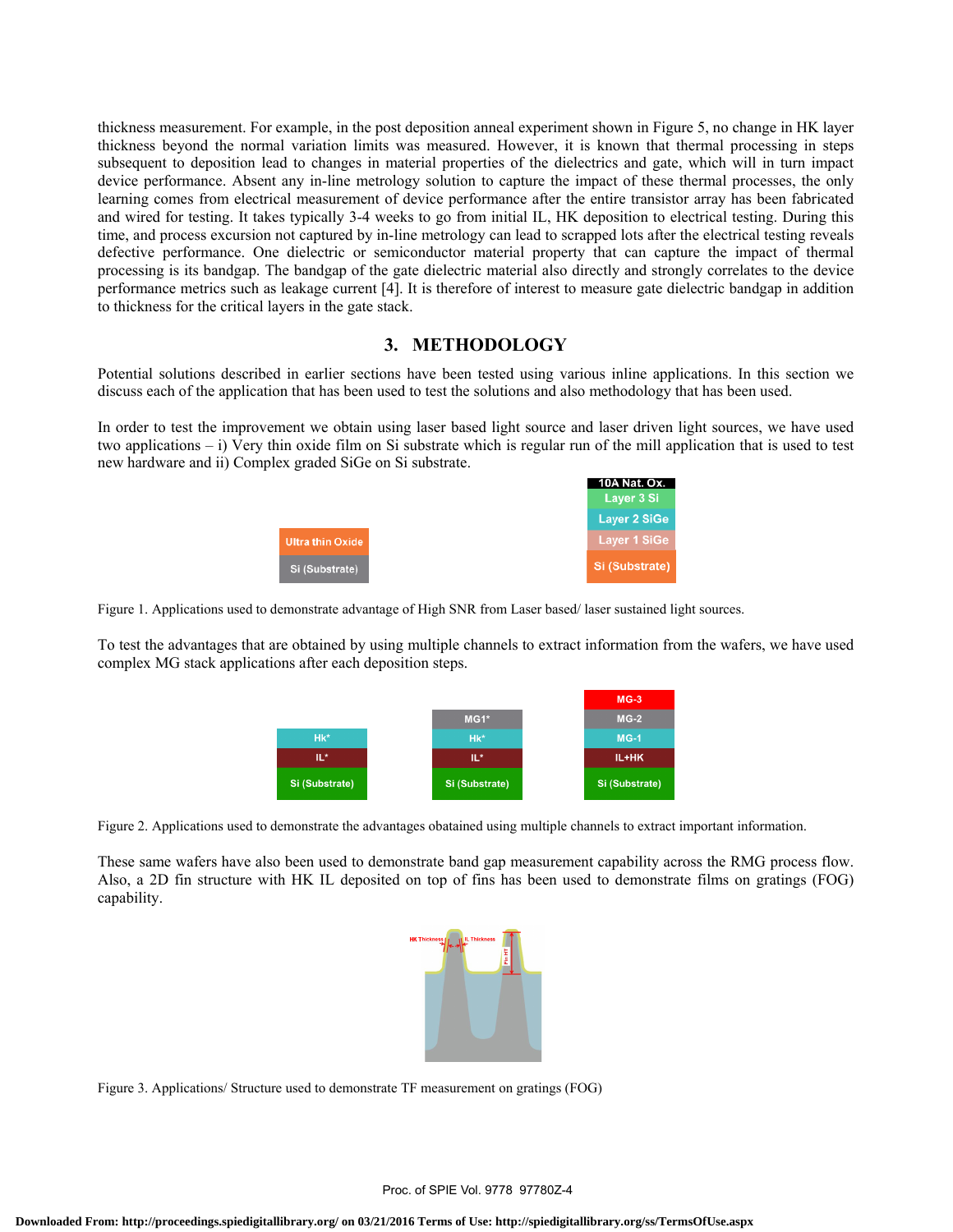# **4. SUCCESS METRICS**

In this paper, following success metrics have been used to evaluate the attributes of each of the solutions:

#### **4.1 Precision**

Precision is a measure of the variability, typically used to describe a single tool's measurement uncertainity. The precision is typically quoted in terms of  $+/- 3$  sigma carrying the units of raw data. In this paper, we have done precision studies were carried out by measuring same site on the wafer 30 times and calculated 3 sigma.

Precision to tolerance (P/T) ratio is a measure of the gauge measurement uncertainty relative to the desired process needs. The gauge needs to have sufficient precision in order to control the process. As a general guideline, values of P/T ratio up to 15% are considered useful for APC control, values from 15% to 25% are useful for process control without APC, values from 25% to 45% are useful for excursion detection, and values upwards of 45% are considered unusable. The 3 sigma value of precision should be used in the numerator. The tolerance value is typically the Upper Spec Limit (USL) – Lower Spec Limit (LSL).

## **4.2 Short Term Dynamic Repeatability (STDR)**

Measurement variation obtained when the same characteristic is measured several times with the same measurement tool and fixture, also called equipment variation. In this paper, we have done STDR by measuring 9 sites on a wafer and loading/ unloading 30 times.

#### **4.3 Fleet Measurement Precision (FMP)**

FMP is a measure of how well entire fleet matches fleet average [5]. Entire fleet has one FMP value. Individual tools in the fleet are checked for precision compliance, average offset compliance, non-linearity and SiS offsets which are fundamental contributors to matching. Each tool in the fleet has its own TMP (Tool Matching Precision) which is measure of how well an individual tool in the fleet is matched to fleet average.

#### **4.4 Accuracy**

Accuracy is concerned with the question 'Is the measurement the right measurement?' rather than the matching question 'How similarly do tools measure?' or the precision question 'How repeatable is the measurement?' The challenge is to make the measurement sensitive to actual changes in the primary characteristic of the measurand.

Despite the lack of relevant standards to calibrate inline metrology instruments, there is a strong and continuing need for calibration. Part of the solution to this problem is the construction of processed stressed artifacts. The rest of the solution is an in-house reference measurement system. This system is a combination of instrumentation and expertise that provides measurements with uncertainties consistent with the needs of semiconductor manufacturing and development. The key attribute of a reference measurement is the intrinsic accuracy of the instrument. A workhorse instrument needs to be precise and fast while a RMS must be accurate.

In this paper, XPS measurements and DOE tracking were used as reference measurements where ever applicable.

# **5. RESULTS & DISCUSSION**

The measurement results discussed here are split into 3 sections. The first 2 focus on metrology solutions that enable superior process control for some of the process modules in a CMOS logic fab that strongly impact transistor performance. The final section focuses on opportunities to improve the correlation of inline metrology to device performance.

#### **5.1 Improved SNR**

**5.1.1 Diffusion module:** controlling the interfacial layer (IL) and high-k (HK) layer thickness across the wafer and from wafer to wafer within  $\pm 0.4\text{\AA}$  is required. Assuming a metrology budget of <10%, fleet matching range of  $\pm 0.04\text{\AA}$ needs to be demonstrated. The IL layer is grown directly on the Si substrate and therefore can be treated as a single layer from a metrology perspective, assuming queue time from the process to metrology is controlled well enough to neglect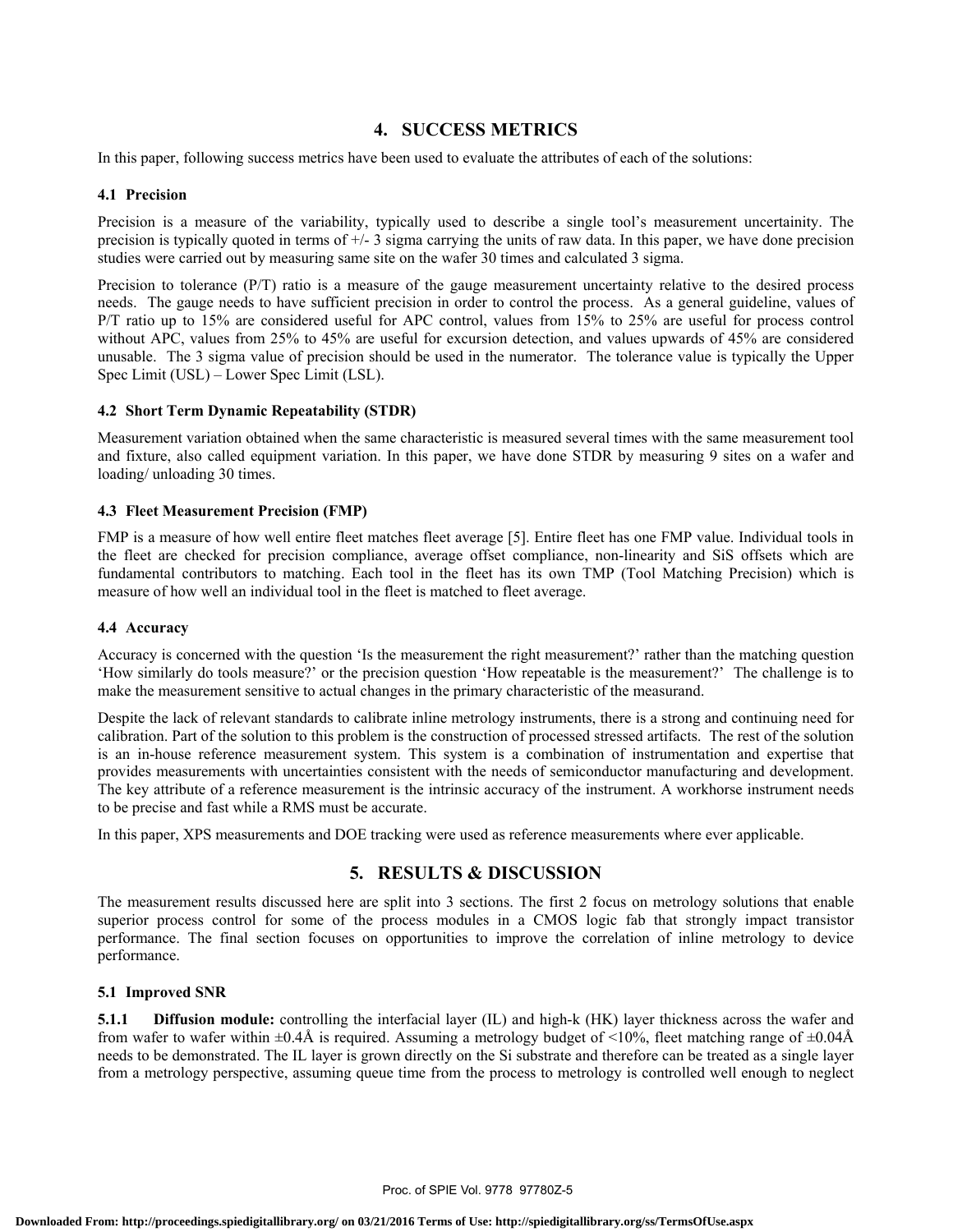the impact of airborne molecular contamination (AMC) and further film growth during transit from process to metrology. The key metrology challenge here is sensitivity to small thickness changes, which is noise limited once systematic errors have been minimized by appropriate calibrations. On this basis, a laser-based single-wavelength ellipsometer (SWE), which intrinsically is a high signal/noise (S/N) system with well-characterized system-level errors, would be suitable to measure the IL thickness with very high precision. FMP data for thin oxide measurements is shown in Figure 4.



Fig 4: Tool matching data of Oxide thk (Oxide on Si) obtained on 3 different laser-based ellipsometers shows the capability to measure within impressive <0.02Å range for typical thin film applications

It is observed that across 2 different tools, with 5 repeats of 9-point measurements per tool, the entire range of values falls within  $\pm 0.02$ Å for the tools that use laser based SWE light source. This performance shows that an SWE with sufficiently advanced S/N and calibration can consume as little as 5% of the process budget for IL thickness control. This enables improved process control, because in-situ sensors may not have sufficient resolution to capture minor variations in process parameters such as annealing temperature, gas flow, etc. Conversely, if available sensors could detect these process parameter variations with very high resolution, the impact of these process variables on the wafer will not be captured unless the wafer metrology is similarly advanced. An example of this impact is shown in Figure 5, which depicts the variation in IL layer thickness with post-deposition anneal temperature in a controlled experiment that we conducted.



Figure 5. The IL thickness variation from the standard nominal value (normalized to 0) at standard post deposition anneal temperature (normalized to 0) in response to different anneal temperature setpoints.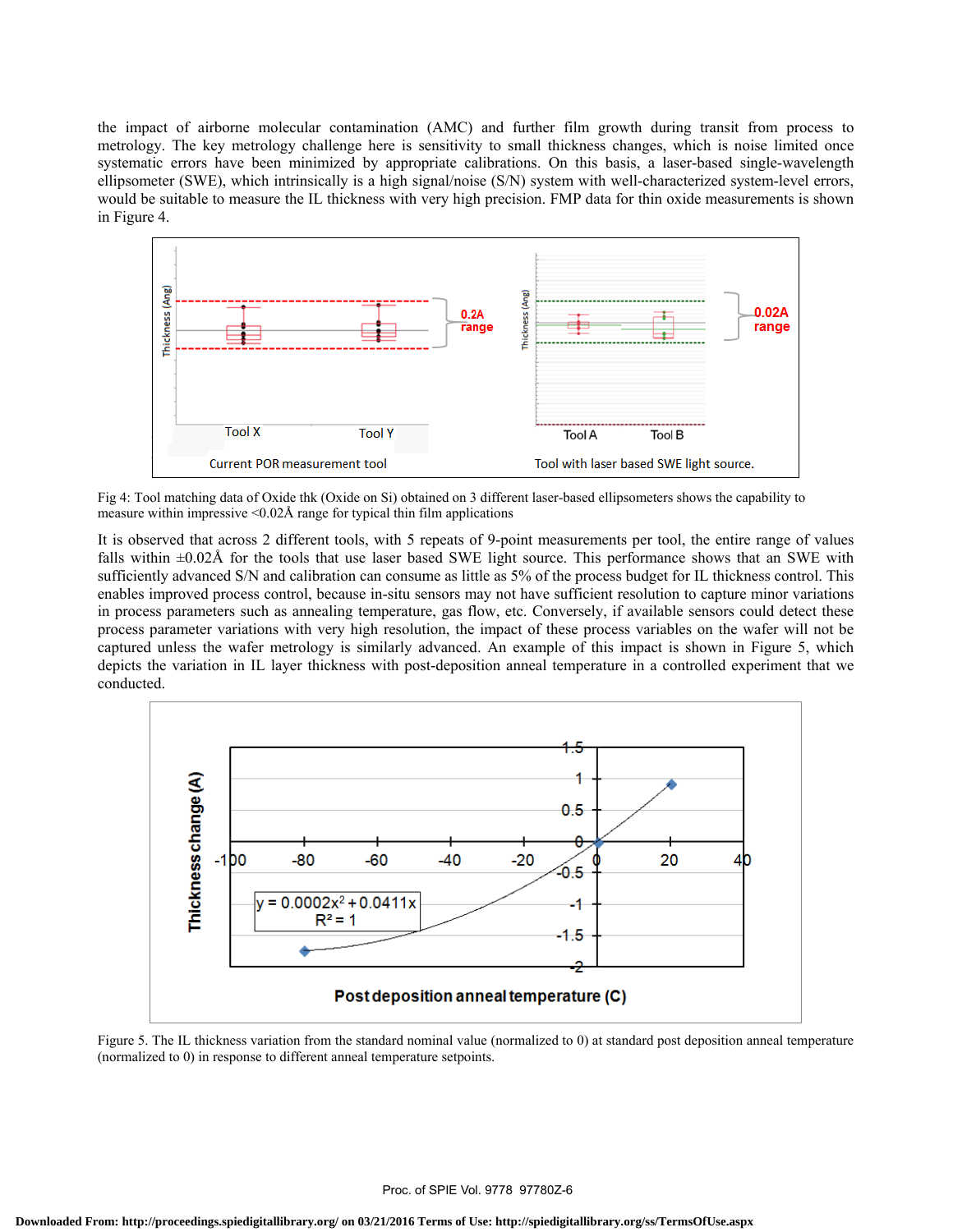From the data and associated trend shown in Figure 5, we can estimate that a 0.5°C variation in anneal temperature can cause a 0.02Å IL thickness change. Whereas in-situ sensors are available that can resolve  $< 0.5^{\circ}$ C variation in say chuck temperatures, mapping that process parameter to a wafer result has been limited in the past due to metrology systems that did not provide better than  $\sim 0.25$ Å FMP, which would correspond to an anneal temperature variation of  $>5^{\circ}$ C. Temperature variations this large would be caught by in-situ sensors and therefore metrology would be limited to "corner case" excursion control or systematic drifts. Fine control of process chambers for both across-wafer and wafer-to-wafer thickness uniformity therefore would require a metrology tool capable of delivering an enabling level of resolution, which we have demonstrated here.

**5.1.2** Epi module: Controlling the thickness and Ge% for each layer in a multi-layer SixGe1-x (SiGe) film stack is required to engender the appropriate channel strain and consequent hole mobility in the PMOS transistor arrays. The process control would ideally have feedback on the thickness and Ge% from the device region itself, but this is not possible with any known existing in-line metrology solution. Instead, film and grating proxy metrology targets placed in the scribe lanes of the wafer are used to monitor the process in-line. Whereas grating targets more closely approximate the actual device, and therefore will tend to have better correlation to parametric yield, the complex 3D geometry of these targets combined with the large number of degrees of freedom limits the metrology resolution of the thickness and Ge% for each layer in the SiGe stack. Planar film proxy targets have substantially lower complexity, and therefore it is possible to obtain thickness and Ge% for each layer with high resolution. Consequently, epitaxial deposition reactor control benefits from high-resolution films target metrology feedback, and the coarser grating target metrology information can eventually be correlated to parametric yield. The results discussed here focus on measurement of planar films targets.

Optical measurement of SiGe stack films thicknesses are challenging from a sensitivity standpoint due to the high light absorption by Si and SiGe in the 240-400nm wavelength range, which is also the wavelength range where the maximum dispersion contrast is observed between different Ge% SiGe layers. This tradeoff between sensitivity to Ge% variations between layers in a stack (which is aided by thicker layers due to larger scattering volume) and the fraction of incident light that reaches the bottom of the stack and then reflected back out is shown schematically in Figure 6.



# $\Delta$ Ge% (between adjacent layers)

Figure 6. As the difference in Ge% between adjacent layers increases, the resolution of optical metrology for both thickness and Ge% between layers increases.

Based on this tradeoff, the path to improved metrology resolution therefore lies not just in high S/N but also high photon flux. While lasers can provide this combination, they are monochromatic and therefore lack the information space to measure multiple film stacks, let alone sensitivity to both thickness and Ge%. Broadband (typically 240 – 900nm) spectroscopic ellipsometry has been the workhorse metrology technology for SiGe stack measurements. However, there has usually been a tradeoff in photon flux and S/N for broadband light sources compared to laser-based SWE due to the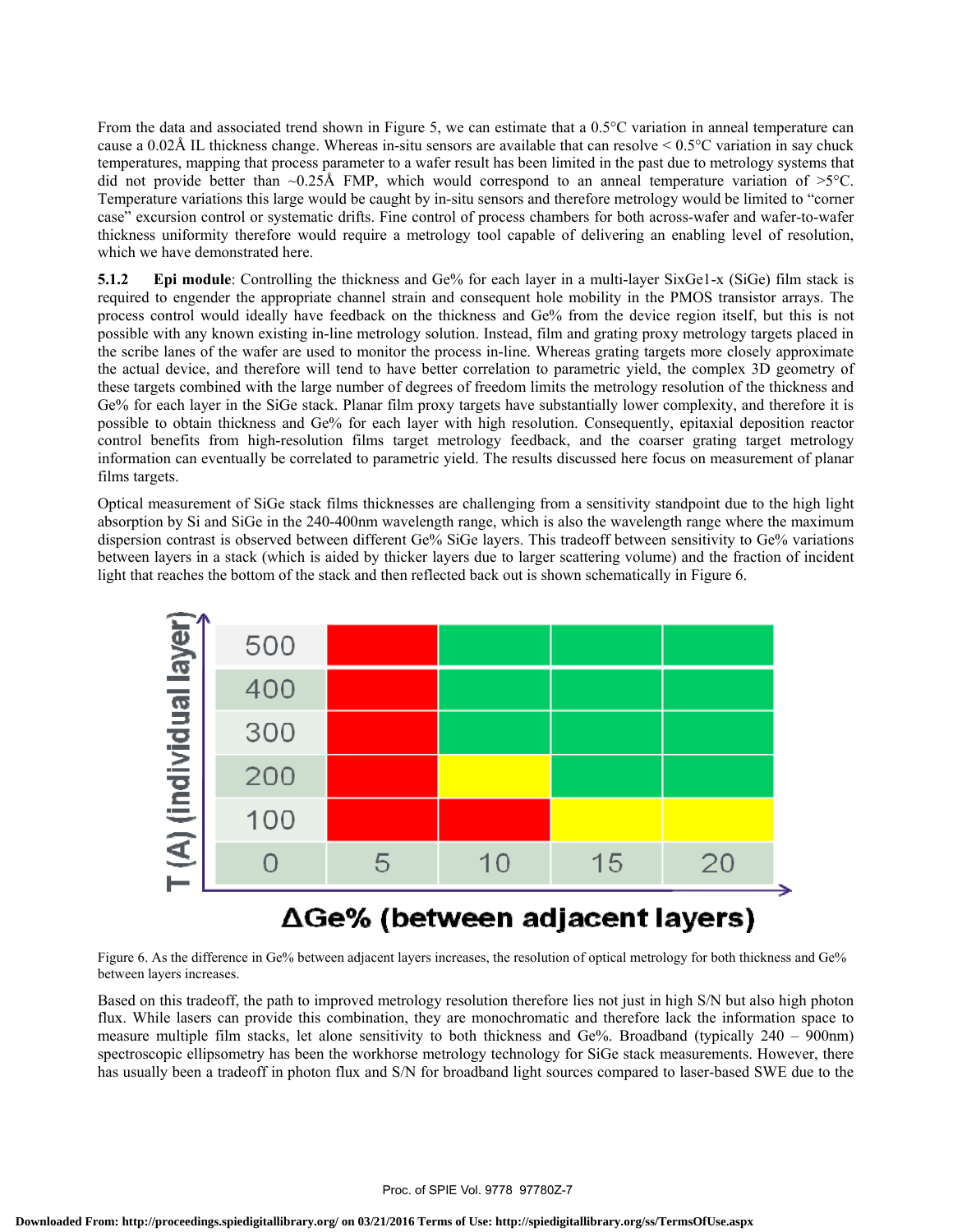physics of blackbody-type radiative sources such as Xe arc lamps, which require high plasma temperatures to shift the peak photon flux into the useful 190-400nm wavelength range. Increasing the plasma temperatures in an arc lamp would require substantially higher current that would degrade the electrodes and lamp housing (due to electrode sputtering) and therefore have limited headroom for improvement. A new class of broadband light sources that use lasers rather than direct electrical current to sustain a radiative plasma have achieved the higher plasma temperatures (>11,000K) required to shift the peak photon flux to the 240-400nm wavelength range [1]. Since these light sources do not require current to sustain the plasma, there is no cathode sputtering. This type of laser-sustained plasma source (LSPS) has been used successfully for optical CD metrology tools in the past, details of which have been published in [1]. Figure 7 shows a comparison of the photon flux between a Xe arc lamp and 2 different generations of LSPS.



Figure 7. LSPS lamps show several times greater photon flux than Xe arc lamp in the 190 – 300nm λ range. LSPS – V1 and LSPS – V2 represent an older and newer generation of LSPS lamps respectively

Figure 8 shows the benefit of the higher photon flux from LSPS vs Xe arc lamps in terms of their impact on SiGe stack measurement performance. The SiGe stack in this case was a Si cap on a SiGe "main" layer with graded Ge% in turn deposited on a "buffer" SiGe layer (with a different Ge% from the main layer). Measurement precision of the buffer layer thickness and Ge% is limited by the photon flux since it rests under a few hundred Å of Si/SiGe that absorb much of the incident light. For this case, we observe that the LSPS-V1 light source enabled marked improvement (vs the Xe arc lamp) in precision for both thickness and Ge% measurement in almost all cases.



Figure 8. Broadband SE using LSPS shows improved precision vs Xe arc lamp for thickness and Ge% measurement for various process splits of SiGe thickness and Ge%.

Once the systematic errors (such as offset, non-linearity, etc) have been reduced substantially by appropriate calibrations, the site-by-site matching of 2 tools measurement results is precision-limited. The improvement in precision even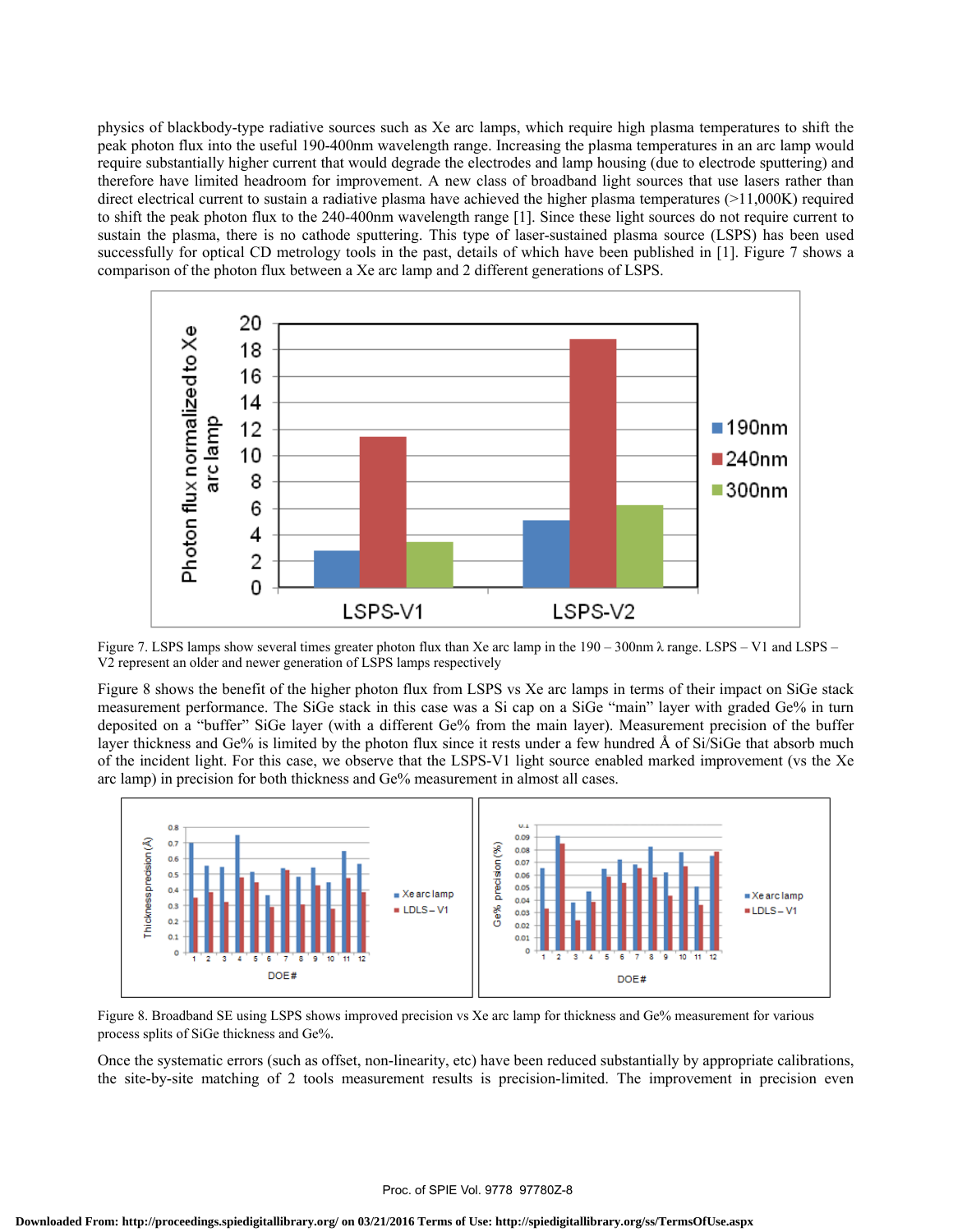between different generations of LSPS (V2 is more powerful than V1, as shown in Figure 7) is evident in the improved site-by-site matching of tools powered by LSPS-V2 compared to tools powered by LSPS-V1 as shown in Figure 9. The benefit of improved site-by-site matching is the ability to monitor film thickness/Ge% signature variation from wafer to wafer, which can in turn lead to finer level of process control.

![](_page_8_Figure_1.jpeg)

Figure 9. 13 sites on a SiGe wafer were measured on 4 different tools: Tool A, B equipped with LSPS-V1 and another pair of Tools A, B equipped with LSPS-V2. It is evident that results between Tools A & B are more closely matched when equipped with LSPS-V2.

#### **5.2 Multiple Channels**

**Gate module:** Controlling the thickness, composition, interfacial quality, and defects of each film in a high-k, metal gate (HKMG) stack is critical to transistor performance. Whereas the diffusion module handles the IL and HK deposition, the subsequent metal layer deposition can substantially alter the properties of the underlying IL and HK layer due to thermal processing impact. As the device performance requirements become inexorably more stringent at the 10nm node and beyond, so does the process window for these critical layers.

Whereas in older nodes it was possible to assume that IL and HK thickness and composition were relatively unchanged by the metal gate deposition (due to the larger process window), it is no longer the case. Therefore, metrology feedback is required for each layer in the complete HKMG stack – it is not sufficient to measure IL and HK thickness in the diffusion module and then "feed forward" those measurement results to the gate module when the metal gate layers (overlying the HK, IL layers) are to be measured. In the past, this data "feed forward" (DFF) of previous measurement step data was done because it was an acceptable tradeoff between accuracy and precision: fixing the IL and HK thickness in the HKMG stack broke the correlations in the signal space (due to diffraction from multiple layers), thus enabling good precision for the metal gate layers. The requirement now is to avoid the tradeoff between metrology accuracy and precision, which entails new techniques to break the correlations from multiple layers. This lesson has already been learned in the optical CD world, and the same solution concept applies for films metrology: combining multiple unique and matched signal channels narrows the range of possible solutions and therefore breaks correlations. In doing so, not only is precision improved, so is accuracy. For example, using multiple angles of incidence (AOI) in spectroscopic ellipsometry can reduce the error between modeled and measured spectra by eliminating multiple "local minima" in the parameter space regression.

Figure 10 shows the accuracy benefit of using 3-AOI instead of 1-AOI for measurement of IL and HK layers. X-ray photoelectron spectroscopy (XPS) is used as a reference metrology due to its intrinsic high sensitivity to ultra-thin layers and accuracy deriving from first-principles physics of x-ray interaction with solids. The drawback of XPS is that it is slower than ellipsometry measurements, and the sensitivity to the IL and HK layers drops off once the metal gate layers are deposited on them due the limited escape depth  $(\leq 70\text{\AA})$  for photoelectrons. Therefore, an SE solution is still required.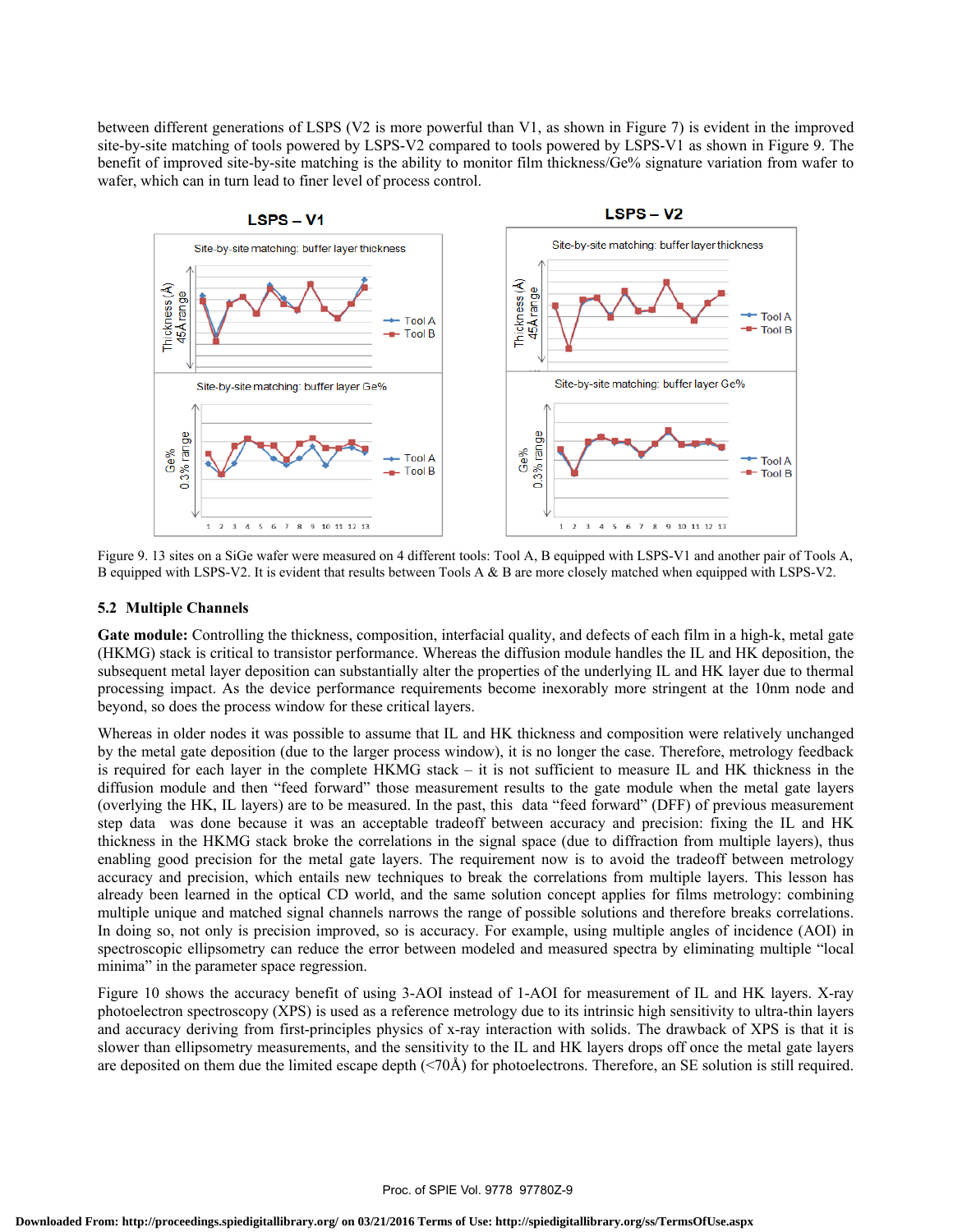The tradeoff with 1-AOI SE metrology is that its correlation to the XPS reference data for the initial IL and HK thickness was relatively limited (only held across large thickness ranges). With 3-AOI, this correlation is dramatically improved.

![](_page_9_Figure_1.jpeg)

Figure 10: Accuracy assessment: Use of 3 angles of incidence (3-AOI) instead of 1 for the spectroscopic ellipsometry measurement of the HK and IL layer show significant improvement in correlation to reference. HK & IL thickness floated in single SE measurement

The benefit of improved precision using 3-AOI with either rotating polarizer (RP) or rotating polarizer + rotating compensator (RPRC) is shown in Figures 11 and 12 below.

![](_page_9_Figure_4.jpeg)

Figure 11. Accuracy assessment: Use of RPRC instead of RPSE measurement post MG1 deposition on top of HKIL layers show high correlation to reference which otherwise is not possible to measure individual layers independently using RPSE.

![](_page_9_Figure_6.jpeg)

Figure 12. The precision (expressed as a % of the nominal thickness) for each layer in the HKMG stack is seen to improve when using 3-AOI and/or RPRC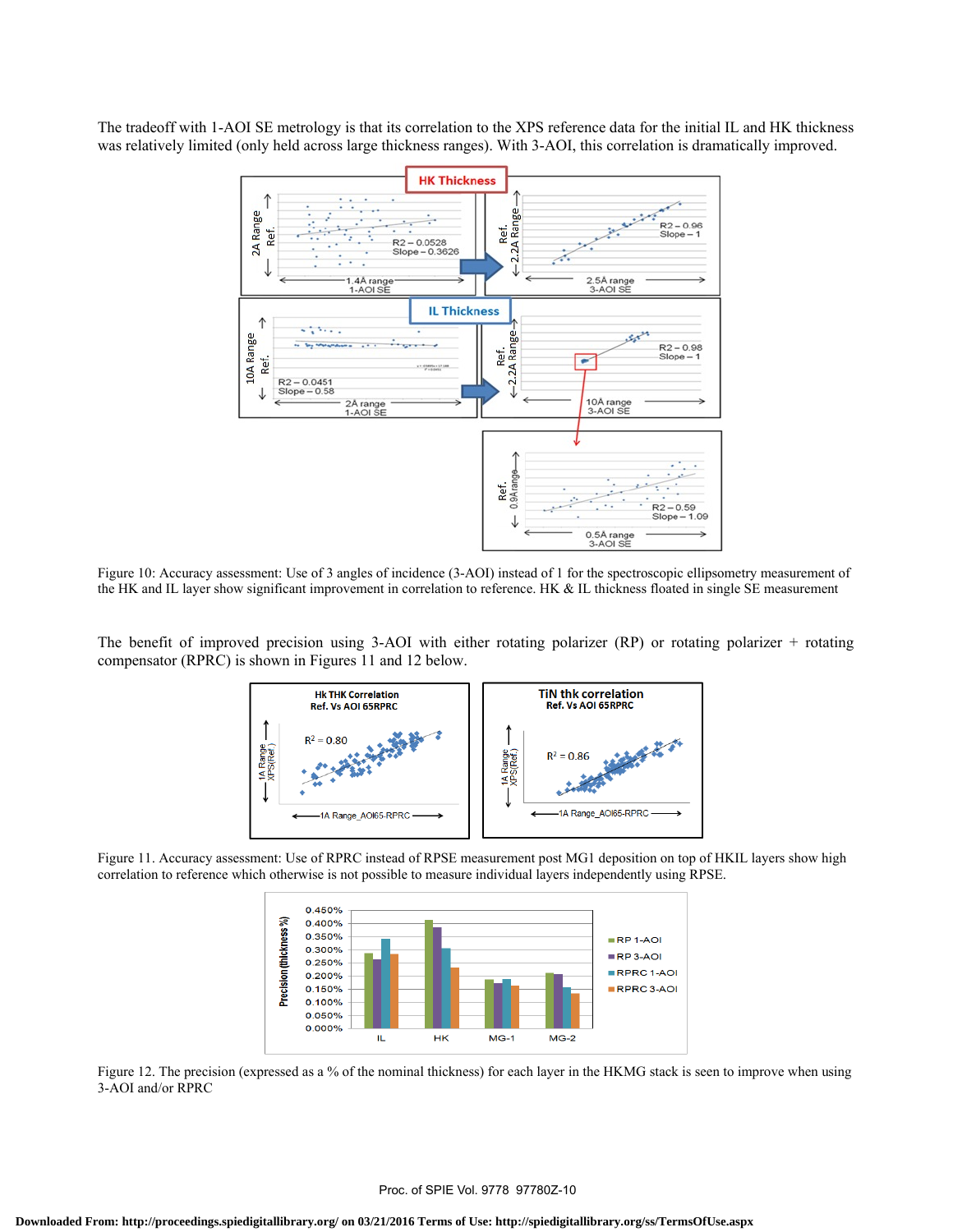#### **5.3 Novel Metrology Solutions**

#### **5.3.1 Films on Gratings (FOG)**

The results described here are categorized by the standard metrics used to evaluate films metrology capability: (a) short term dynamic repeatability (STDR) – equivalent to precision with unloading/loading the wafer between measurements (b) fleet matching precision (FMP) – combines elements of tool precision and matching between tools, details published in [4] (c) design of experiments (DOE) tracking – check if the film measurement corresponds to expectation from programmed process change.

(a) It is evident from the data shown in Figure 13 that new algorithms to model film stacks on topography are required to fully extract the sensitivity from the various signal acquisition channels. The STDR for the HK layer of 0.04Å enables control of the HK ALD process to within 0.4Å assuming a 10% metrology budget and that a single metrology tool can be dedicated to controlling the process. However, a realistic scenario would require a fleet of matched metrology tools to be available to support process control. FMP is a metric that evaluates this capability.

![](_page_10_Figure_4.jpeg)

Figure 13. Comparison of STDR for various combinations of acquisition channels using conventional optical CD methodology and a new algorithm that incorporates elements of films modeling and new advances

(b) The data shown in Figure 14 reveals a strong FMP benefit by combining a reflectometer measurement to the ellipsometer data. In this case, the reflectometer is a true normal incidence (no ray obscuration in the incident or reflected beam paths) spectroscopic reflectometer that uses an identical LSPS light source as the ellipsometer, thus enabling very high sensitivity. It is observed that the FMP for the HK layer, while in the sub-Å range for the film thickness, is still quite large compared to the STDR and essentially consumes the process budget of 0.1- 0.3Å that may be considered acceptable. However, it is a notable improvement over the typical optical CD FMP levels of 0.1-0.3nm. The IL layer FMP of 0.17Å represents  $\sim$ 20% of the process budget, which is reasonable given the nature of the metrology challenge and the lack of viable alternatives. However, the work described here is of a highly preliminary nature and much investigative effort lies ahead that can yield significant FMP improvements. It is notable in the FMP case also that algorithm improvements are needed to fully capture the benefits of multiple acquisition channels.

![](_page_10_Figure_7.jpeg)

Figure 14. Comparison of FMP for various combinations of acquisition channels using conventional optical CD methodology and a new algorithm that incorporates elements of films modeling and new advances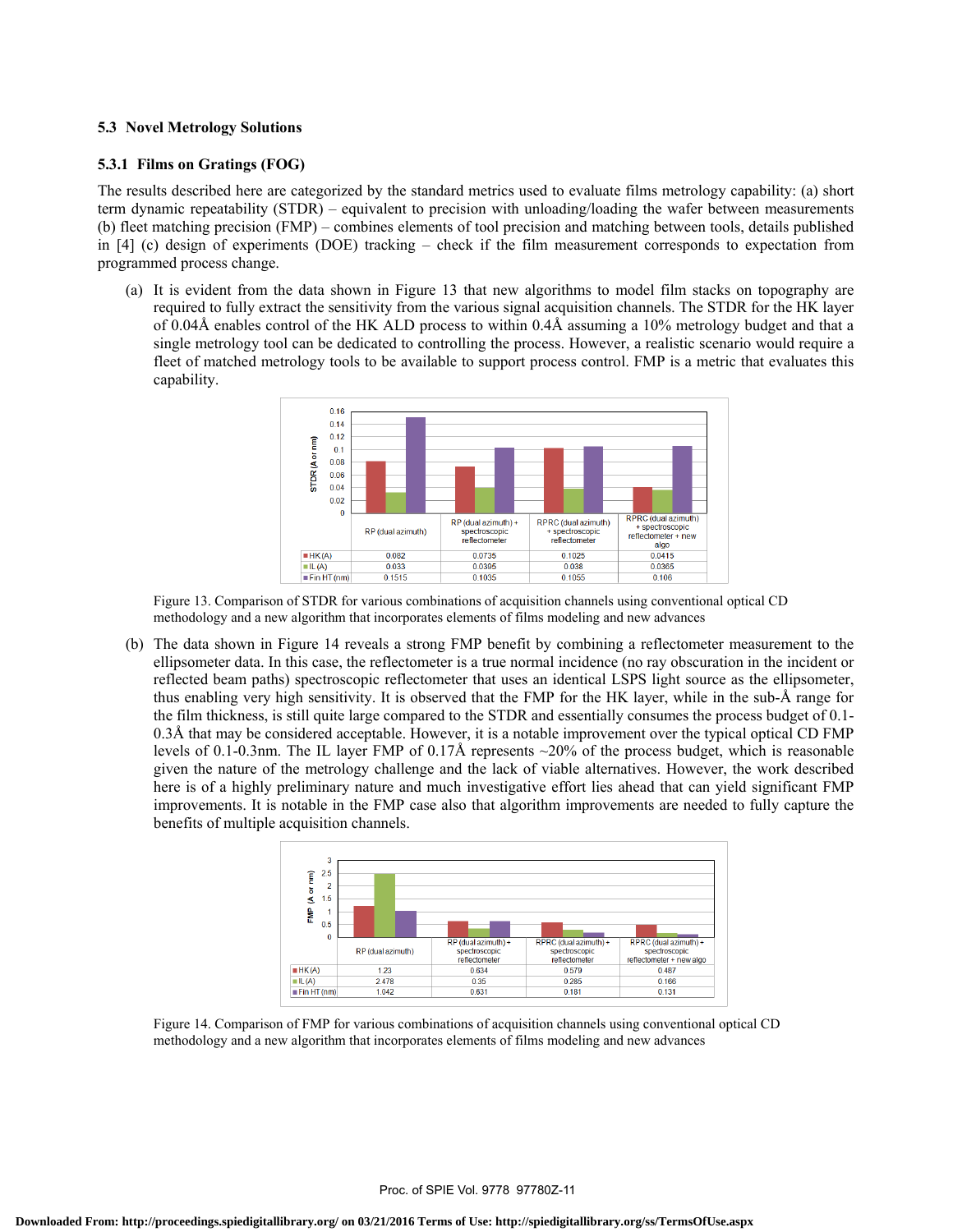| Film | Programmed (A) | Measured average<br>thickness (A) | <b>Measured thickness</b><br>uniformity range (A) |
|------|----------------|-----------------------------------|---------------------------------------------------|
|      |                |                                   | 0.34                                              |
|      | -1             | $-1.74$                           | 0.41                                              |
|      |                | 0.04                              | 0.38                                              |
| HК   |                |                                   | 0.1                                               |
|      | -2             | $-3.5$                            | 0.12                                              |
|      |                | $-0.13$                           | 0.13                                              |

(c) From Figure 12, it is apparent that the nominal process is reproducible within the metrology STDR limit.

Figure 15. Comparison between measured thickness values and expected values from programmed process changes in the film deposition. Values have been normalized to 0 for the reference wafer and process condition.

It is also observed from Figure 15 that the films metrology tracks the process in the correct direction, but the measured value is larger than the expected value from the process modeling standpoint. Whether this is due to metrology-induced offsets or systematic errors in the process modeling is unclear, since there exists no reference metrology with sufficient resolution to determine this conclusively. It is encouraging that the measured thickness uniformity across the wafer is within the expected limits. However, the major source of error can be determined by conducting similar ANOVA split tests across multiple process chambers and metrology tools. This is planned for future work, and the learning can be used to fine-tune the metrology model if needed

# **5.3.2 Films on Gratings (FOG)**

Figure 16 shows the result of our bandgap measurement on the same HKMG stack shown in Figure 2. The distinct across wafer signatures and within-wafer (WiW) ranges for bandgap vs HK and MG film thickness shows that the bandgap values are impacted by factors besides film thickness. This is demonstrated in Figure 17, which shows the impact of both thickness and post-deposition anneal (PDA) on the band-gap. It is observed that band-gap varies in response to a PDA increase by an amount comparable to that of a HK thickness change. This is significant, because annealing excursions may not be captured in film thickness measurements.

To be noted is that we have measured the bandgap of the HK material through the metal gate stack. Typically bandgap measurements by spectroscopic ellipsometry are highly impacted by noise as depicted conceptually in Figure 18. The use of LSPS greatly improves the S/N in the 190-210nm region that corresponds to the bandgap eV range where HK dielectrics operate (see Figure 19), which permits average band-gap precision on the order of 0.0001eV. This capability is especially useful since x-ray technologies cannot measure HK bandgap because they probe energy ranges far in excess of the bandgap of any material, rather they probe the core electron states of materials. We are in the process of investigating the correlation of in-line bandgap measurements to device performance for similar production wafers.

![](_page_11_Figure_7.jpeg)

Figure 16. The distinct across wafer signatures and within-wafer (WiW) ranges for bandgap vs HK and MG film thickness shows that bandgap value are impacted by factors besides film thickness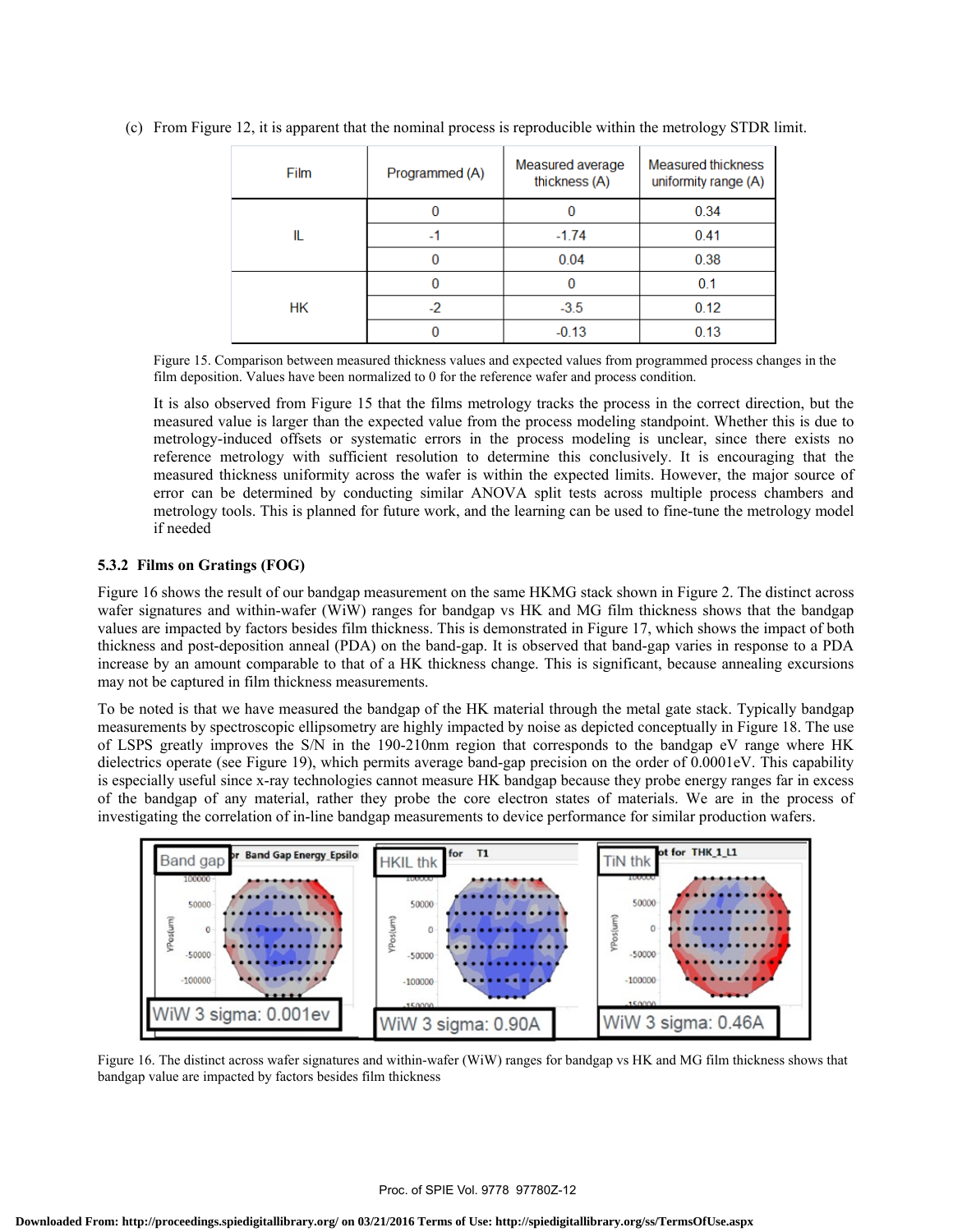![](_page_12_Figure_0.jpeg)

Figure 17. Change in measured band-gap in response to process variation. PDA+ refers to increased post deposition annealing temperature

![](_page_12_Figure_2.jpeg)

Figure 18. Bandgap of a material is estimated by the tangent to the ε2 (obtained from dispersion) vs photon energy curve at the inflection point. The noisier the data, the more tangent solutions would be possible, thereby increasing inaccuracy

![](_page_12_Figure_4.jpeg)

Figure 19. The very high photon flux of LSPS (represented in multiples of Xe arc lamp photon flux) at wavelengths corresponding to the HK band-gap range enables single tool average precision for band-gap of 0.0001eV and fleet matching precision of 0.002eV

# **6. RESULTS & DISCUSSION**

In addition to the usual tightening of process windows, the move to 10nm node and beyond brings significant paradigm shifts in the films process control space. Key among these are the need to measure film thickness on topography mimicking the actual device, and leverage gate dielectric bandgap information to better control thermal process budgets and predict device performance. We have demonstrated that significant advances in the metrology space have been made to keep pace with these new demands: (i) laser-based single wavelength ellipsometers for best possible sensitivity to ultra-thin single-layer dielectrics (ii) laser-sustained plasma source (LSPS) for significantly greater photon flux in the useful deep UV wavelength range that enables both thickness and bandgap measurement (iii) the use of combinations of